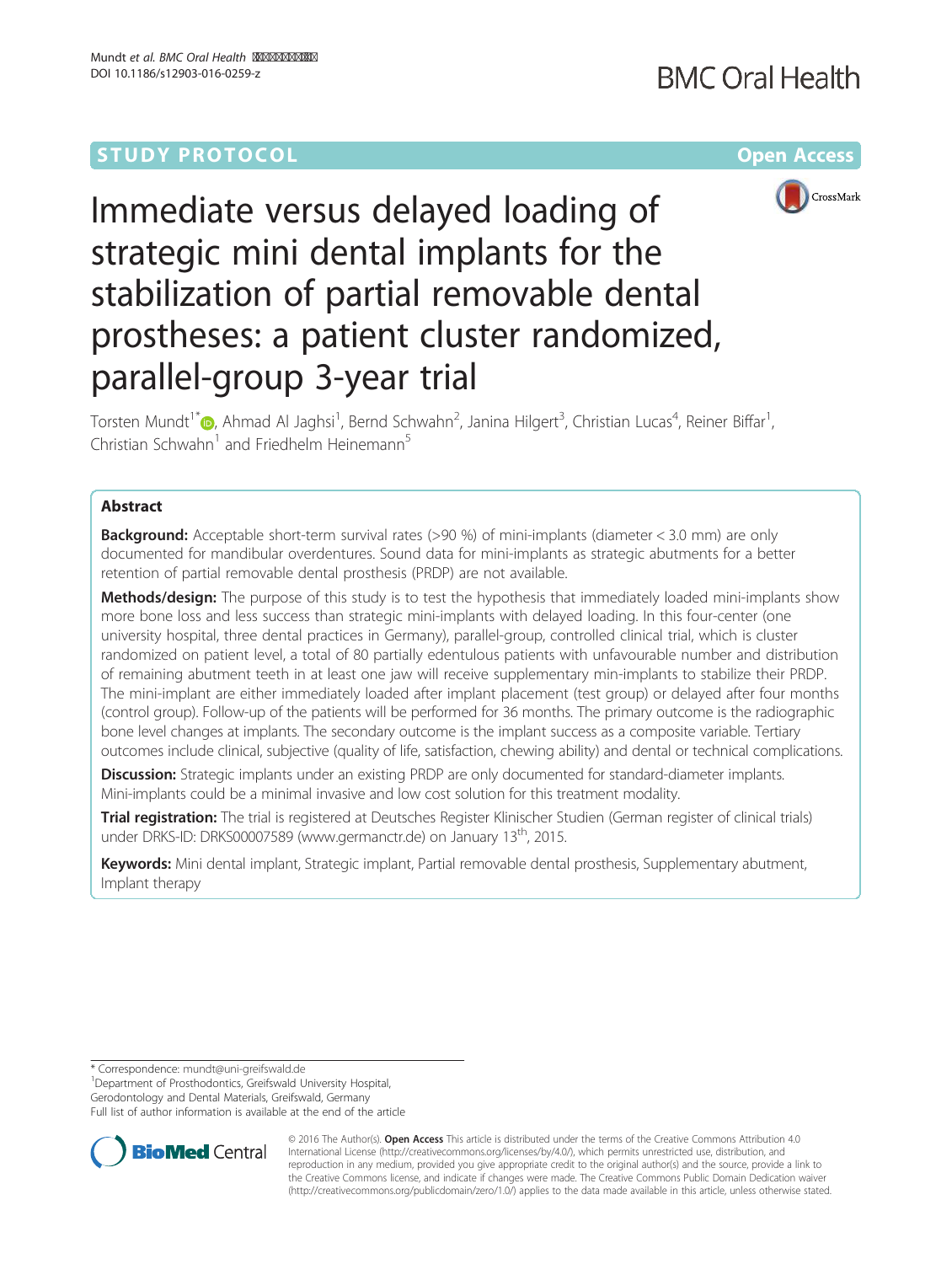# Background

In the USA and many European countries there is a decline in edentulism in all age groups. However, the number of partially edentulous patients will increase with a shift in older age groups because the populations of industrial nations are growing older [[1](#page-11-0), [2](#page-11-0)]. In Germany, most individuals with reduced dentition demand and receive partial removable dental prostheses (PRDP) that are either retained by double crowns, clasps, ball- or other attachments [\[3\]](#page-11-0). The longevity of the remaining teeth and the PRDP depends on the number and localization of the abutments as shown in studies that analysed double crown retained prostheses [\[4](#page-11-0)]. According to epidemiological studies, the lower the number of remaining teeth the higher is the incidence of further tooth loss [\[5](#page-11-0)]. From the clinical point of view, symmetrical support by the abutment teeth is suggested regardless of the attachment system used [[6](#page-11-0)]. Supplementary implants in strategic positions can ensure a change from a critical prosthetic support (unilateral, linear) to a more favourable support configuration [[6](#page-11-0)–[8\]](#page-11-0). The retention and the stability of PRDPs are better if both quadrants of the jaw show abutments on strategically important areas such as the canine and posterior teeth [\[9](#page-11-0)]. This may protect the remaining teeth from overload and reduce possible rotational movements of the RPDP [\[9](#page-11-0)]. When an incisor is the terminal abutment in the quadrant, distal implants can reduce the use of retentive elements such as clasps, which provides better aesthetics and periodontal stability [\[8](#page-11-0)–[10\]](#page-11-0).

For the combination of teeth and implants to support RPDPs, either double crowns [\[7](#page-11-0), [8,](#page-11-0) [11, 12](#page-12-0)] or resilient ball-attachments [[6, 10,](#page-11-0) [13](#page-12-0)–[19](#page-12-0)] were used on standarddiameter implants (>3.5 mm).

Standard-diameter implants require a sufficient width of the alveolar ridge (>5.5 mm). Otherwise, bone augmentation procedures are indicated, which would increase the risk of possible side effects and increase costs and treatment duration [[20](#page-12-0)].

Mini-implants (diameter < 3.0 mm) are suggested to be a prosthodontic alternative to standard-diameter implants for solutions in patients with narrow alveolar ridges [[20](#page-12-0)–[25](#page-12-0)]. Additional advantages of mini-implants are the simplified treatment procedures with a flat learning curve, low cost, and the possible flapless surgical procedure which can decrease the post-surgical morbidity [[20\]](#page-12-0). With one exception [\[26](#page-12-0)], mini-implants used for the retention of removable prostheses are usually one piece with a retentive ball-attachment. Therefore, noload osseointegration is not achievable. The female matrices (housings with plastic O-rings) can be immediately polymerised into the prostheses after placement of implants with sufficient primary stability. Mini-implants are mainly used for the stabilization of complete dentures. However, long-term survival data for miniimplants are lacking and acceptable short-term survival rates (>90 %) of mini-implants are only documented for mandibular overdentures [\[20](#page-12-0), [27](#page-12-0), [28\]](#page-12-0). The short-term survival rates of immediate loaded mini-implants that are used to stabilize maxillary overdentures were unacceptably low and ranged between 54 % and 85 %  $[21–23]$  $[21–23]$  $[21–23]$  $[21–23]$  $[21–23]$ . The mean radiographic bone loss was  $>5$  mm in the first year and therefore higher than in studies on mandibular overdentures with mean bone loss rates between 0.4 and 1.2 mm [[24](#page-12-0), [28](#page-12-0)]. In a multi-center study [[25\]](#page-12-0), the 4-year survival rate of mini-implants for complete denture stabilization was about 95 % without significant differences between the maxilla and mandible. In that study, all MDIs in the receiving jaw were immediately restored by rebasing the dentures with a soft liner when the insertion torque of one MDI was < 35 Ncm. The housings were picked-up after 3–4 months. The mean bone loss was insignificantly higher in the maxilla (0.8 mm) than in the mandible (0.5 mm) [[29\]](#page-12-0). In another study on mini-implant supported mandibular overdentures, delayed loading appeared to be preferable to immediate loading regarding implant survival and bone loss [[30\]](#page-12-0). Sound data of mini-implants as strategic abutments for a better retention of PRDPs are not available [\[20](#page-12-0), [23, 27\]](#page-12-0).

# Methods/design

#### Study aim and design

The objectives of this study are to show that (1) immediately loaded (with housings)/restored (soft relining) mini-implants show more bone loss and less success than delayed loaded strategic mini-implants, (2) strategic mini-implants improve patients' quality of life, patients' satisfaction, chewing function, retention of the denture, and periodontal health of remaining abutment teeth. However, the improvements in the immediately loaded group will occur faster than in the delayed loaded group.

The protocol of this multi-center randomized parallelgroup clinical trial follows the SPIRIT guidelines [\[31](#page-12-0)]. The study was designed according to the Good Clinical Practice guidelines (ICG-GCP) and the principles of the Declaration of Helsinki as revised in 2008.

# Study setting and participants

The Dental School at the Greifswald university hospital and three German private dental practices specializing in dental implantology and prosthodontics participate.

Study participants had to meet the following inclusion criteria:

 At least 2-months-old double crown-retained or clasp-retained PRDP in the maxilla and/or mandible that shows an unfavourable number and distribution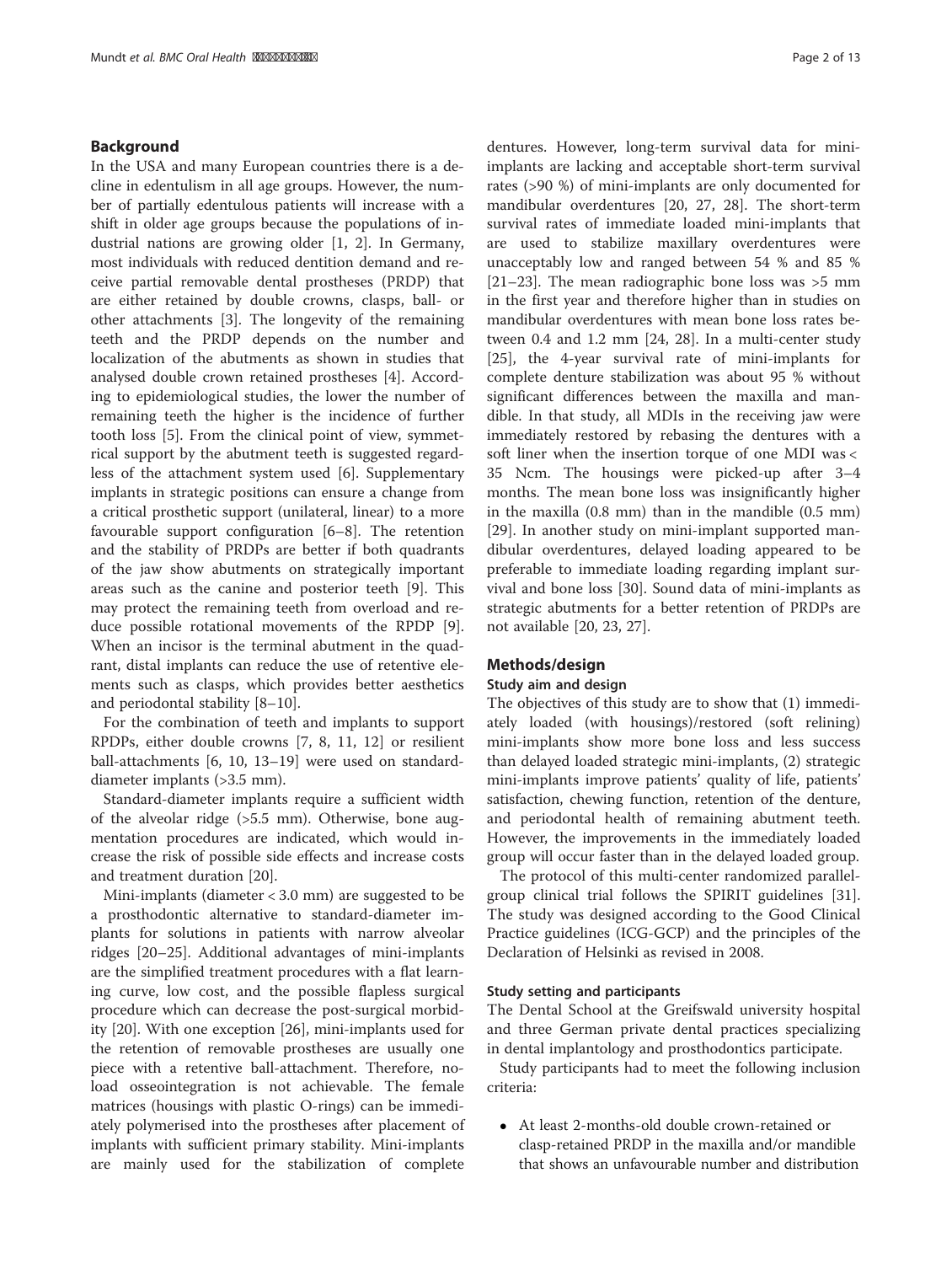<span id="page-2-0"></span>of remaining abutment teeth in at least one quadrant of the study jaw (see classification Table 1).

- The abutment teeth need to have healthy periodontal conditions (pocket dephts ≤ 4 mm, no bleeding on probing, attachment loss < two third of the root length, mobility grade  $\leq$  2).
- Vital or endodontically treated abutment teeth with a sealed root filling to the apical region without apical periodontitis.
- No contraindication for implantation, and sufficient bone in the study jaw to place an implant without augmentation procedures
- Written informed consent to participate in the study.

Exclusion criteria for participation were

- Contraindication for implantation without augmentation caused by local bone deficits
- Patients who are satisfied with their PRDP
- Patients who refuse randomizations to one of the study groups
- Poor general health, e.g. Class III-IV according to the classification of the American Society of Anaesthesiology (ASA), severe renal/or liver disease, history of a radiotherapy in the head region,
- chemotherapy at the time of surgical procedure, non-compensated diabetes mellitus, HIV,
- Ongoing intravenous bisphosphonate therapy
- Mental disorders (anamnestic)
- Drug abuse (anamnestic)
- Active periodontal disease and/or poor oral hygiene (mean plaque index and/or mean sulcus bleeding index  $\geq$  1)

# Interventions

Dentists of the centers with experience in dental implantology for more than ten years, who are familiar with the mini-implant system, perform the surgical and prosthetic treatment. Standard operating procedures were specified in a manual and imparted during the first calibration meeting. The first implant placement in each center was supervised by the treatment coordinator (TC) of the leading center.

Table 1 Classification for strategic mini dental implants on quadrant level

| <b>Class number</b><br>and discription                   | $\bf{0}$<br>• edentulous | • only one or<br>two incisor(s)<br>present | $\overline{2}$<br>• canine missing<br>one lateral tooth<br>$\bullet$<br>present<br>· incisor(s) can<br>be present | 3<br>• canine missing<br>• two lataral teeth<br>present<br>• mandibular incisor(s)<br>can be present |
|----------------------------------------------------------|--------------------------|--------------------------------------------|-------------------------------------------------------------------------------------------------------------------|------------------------------------------------------------------------------------------------------|
| Examples for tooth<br>distribution in the class          |                          |                                            |                                                                                                                   |                                                                                                      |
| Number of strategic<br>mini-implants for the<br>maxilla  | 3                        | 3                                          | $\overline{2}$                                                                                                    | 1                                                                                                    |
| Number of strategic<br>mini-implants for the<br>mandible | $\overline{2}$           | $\overline{2}$                             | 1                                                                                                                 | 1                                                                                                    |
| Examples for maxillary<br>strategic mini-implants        |                          |                                            |                                                                                                                   |                                                                                                      |
| Examples for<br>mandibular strategic<br>mini-implants    |                          |                                            |                                                                                                                   |                                                                                                      |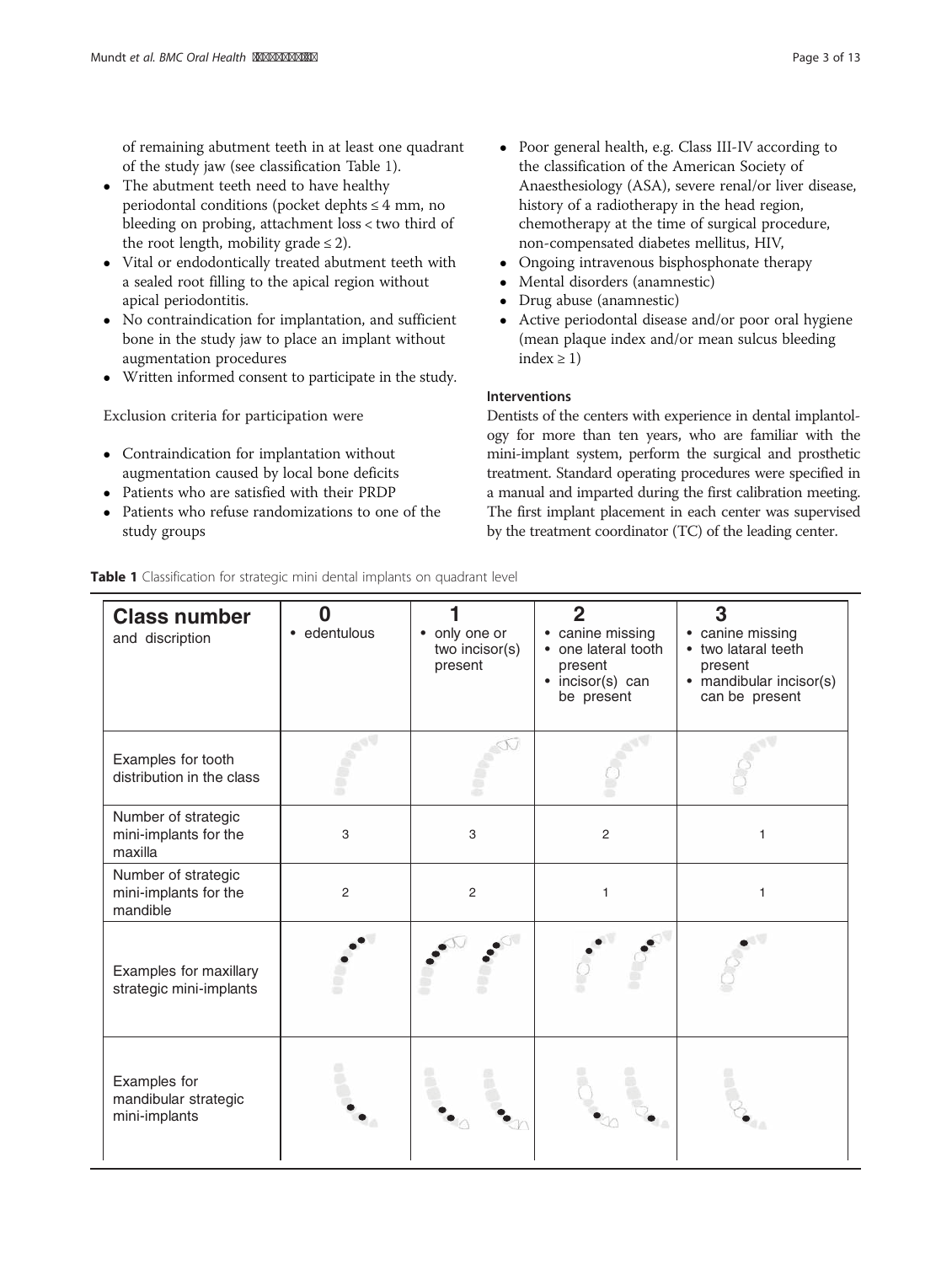Mini dental implants (MDI, 3 M ESPE, Seefeld, Germany) with lengths of 10 to 18 mm and diameters of 1.8 mm, 2.1, and 2.4 mm are used for the stabilization of PRDPs (Figs. 1 and 2). The total number of abutments per quadrant (with unfavourable distribution and number of remaining abutment teeth) will be increased to at least 3 in the maxilla or at least 2 in the mandible by the insertion of strategic MDIs (Table [1\)](#page-2-0). The posterior MDI should be placed at the most posterior area of the dental arch according to the local bone volume. In the mandible, the MDIs should be located always mesial of the mental foramen. Whenever possible, the region of the canine should be occupied by an MDI (alternatively the regions of the first premolar and the lateral incisor should show abutments after intervention). If the insertion torque of one implant is < 15 Ncm due to poor bone quality the patient must be excluded from the study. Recesses for female matrices (housings) were prepared in the existing PRDP. Thereafter, a sealed envelope with the randomization detail was opened and the patient was allocated either to test group A (immediate loading/ restoration) or control group B (delayed loading).

Test group A (immediate loading/restoration):

If the insertion torque of all MDIs in the study jaw was ≥ 35 Ncm implants were immediately loaded. The female housings were seated on the ball attachments and picked-up using self-cured acrylic resin (Secure hard pick-up kit, 3 M ESPE, Seefeld, Germany). If the insertion torque of one MDI in the study jaw is < 35 Ncm all MDIs of this jaw were immediately restored by relining the dentures with a soft material (Secure soft reline kit, 3 M ESPE, Seefeld, Germany) embracing the ball heads. After 4 months, the soft base were substituted with the housings and acrylic resin (Fig. 3).

Control group B (delayed loading):

The recesses for the female housings in the PRDP remained empty for 4 months. Thereafter, the housings were seated on the ball attachments and picked-up using



self-cured acrylic resin (Secure hard pick-up kit, 3 M ESPE, Seefeld, Germany). In the case of mucosal hyperplasia around the implant before to the fourth months, the recesses should be relined earlier using the soft material.

During the study period and thereafter the participants will be treated by the dentists of the study sites according to their dental healthcare needs. Treatments could arise from study-related events, e.g. implant or tooth loss, prosthesis fractures or study-independent events, e. g. in the opposite jaw. Treatments before study closure will be considered as outcomes.

# **Outcomes**

Crestal bone levels as the primary outcome of this trial will be determined at the 1- and 3-year followups by panoramic radiographs and compared with the level immediately after implant placement (Fig. [4](#page-4-0)). Implant success is the secondary outcome according to the modified criteria by Albrektsson et al. [[32\]](#page-12-0): (a) implant in situ; (b) clinical immobility of the implant; (c) no evidence of peri-implant radiolucency; (d) bone loss less than 1.5 mm for the first year and less than



Fig. 1 Pantomographic image of 4 mandibular strategic mini dental implants



Fig. 3 Housings for the implants presented in Fig. 2 were picked up after 4 months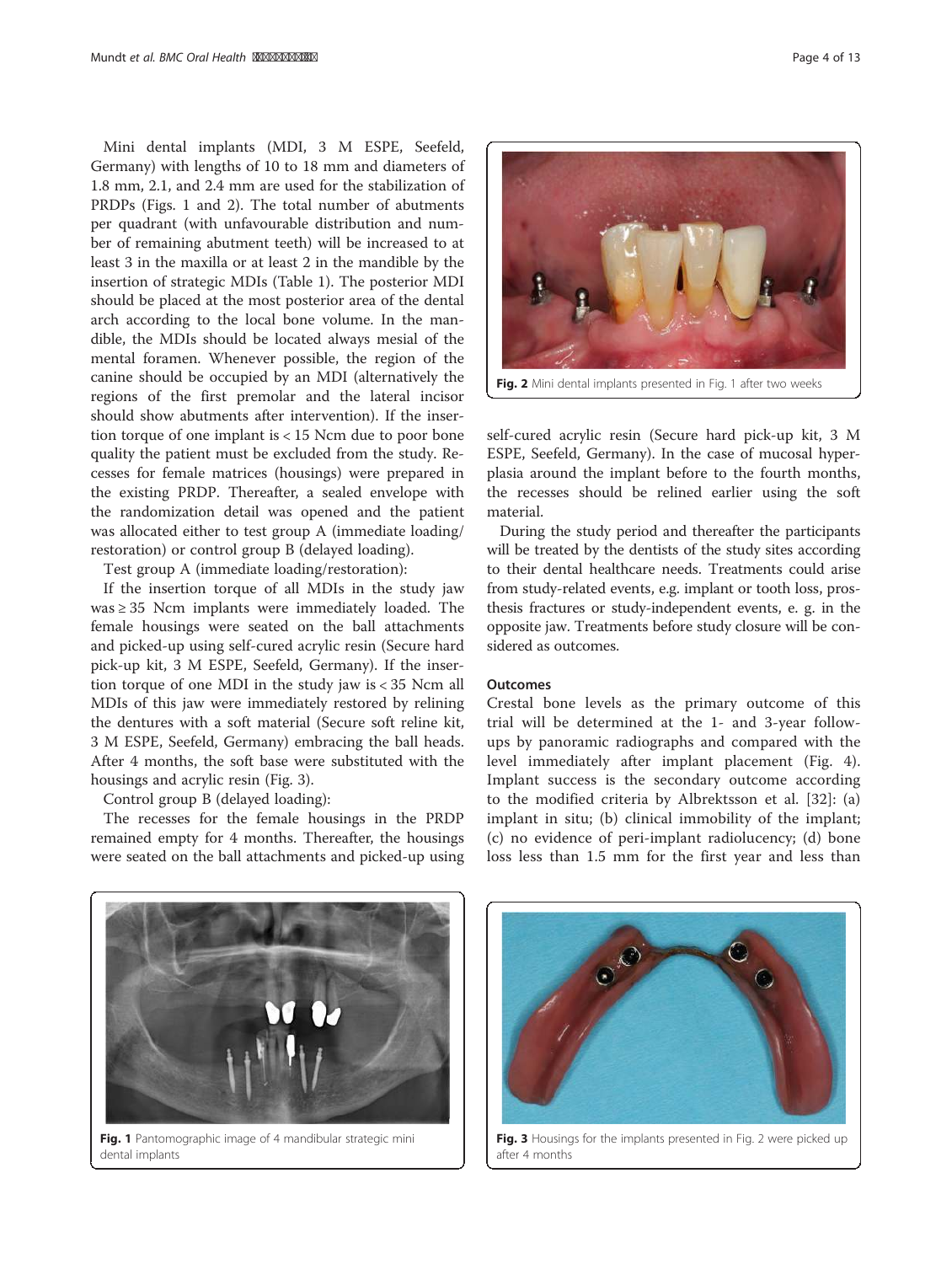<span id="page-4-0"></span>

0.2 mm annually after the first year of service; (e) no persistent pain, discomfort or infection. The hypothesis is tested whether immediate loaded MDIs of the test group show more bone loss and less success than the MDIs of the control group.

Tertiary outcomes are

- 1. Periodontal and peri-implant conditions (probing depths, bleeding on probing (BOP), modified plaque index, modified sulcus bleeding index (mod. SBI), tooth and implant mobility measured by Periotest and Osstell)
- 2. Oral health related quality of life (measure: short German version of the oral health impact profile (OHIP-G14) [[33](#page-12-0)] and Patient's satisfaction with the PRDP (Likert scale: totally satisfied - not at all satisfied) [[34](#page-12-0)]
- 3. Food frequency and avoidance questionnaire will be completed by the patients to evaluate the nutrition of the patients [\[35](#page-12-0)]
- 4. Chewing efficiency will be quantified with colourmixing ability test using a two coloured chewing gum (optoelectronical.evaluation of the ratio of unmixed colour pixels to the total pixel number in a fixed size template) [[36](#page-12-0)]
- 5. Dental and prosthetic complications: tooth loss, caries, endodontic treatment, implant- or tooth fracture, prosthesis fracture, loss of retention, housing detachments, loss of O-rings.

We hypothesized that after the placement of MDIs there will be significant improvements only in group A and not in group B at the baseline and at the 4- month follow-up examination. After the pick-up of the housings in group B there will be also significant improvements for patients of this group.

Examinations for all secondary outcomes are scheduled before implant placement (pre-treatment, exclusively outcomes No.1- 4), 14 days after implant placement (baseline) and 4, 12, 24 and 36 months after implant placement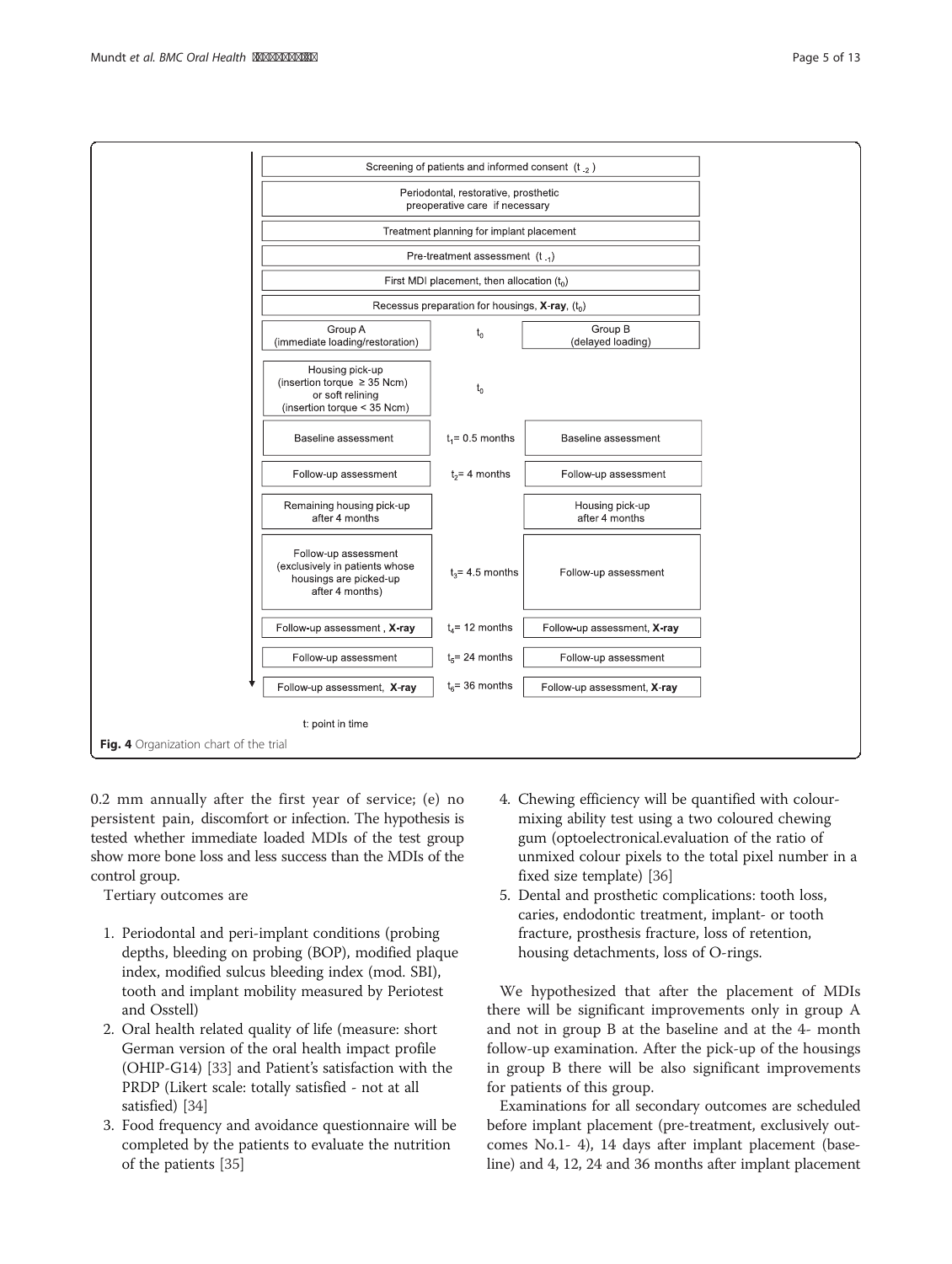(Fig. [4](#page-4-0)). In addition, patients whose housings are pickedup after 4 months will be examined 14 days after the pickup. A trained examiner of the leading treatment center not involved in the treatment of participants will perform all examinations. Additionally, a second examiner will survey the bone levels at implants on the radiographs.

# Stopping criteria

A participant will be excluded from the trial if (a) the insertion torque of one implant is  $\langle 15 \text{ Ncm} \rangle$  (b) the patient shows intolerance/allergy to titanium; (c) the occurrence of any serious adverse events related to the implantation; (d) degradation in the health status that compromises the participation in the trial; (e) failure to comply with trial requirements;  $(f)$  the patient withdraws her/his consent. The examiner and the dentists of the treatment centers are committed to report the principal investigator on the occurrence of events promptly.

The study will be terminated if (a) more than 20 % of the implants fail in any group after implant placement; (b) recruitment will not reach 80 % of the estimated number of patients during the first year; (c) the response after the first year is < 80 % of included participants.

The criteria will be checked every six months after the inclusion of the first patient. Premature termination of the trial should be decided by principal investigator in agreement with the sponsor.

#### Sample size

The power calculation is based on bone loss data in a randomized study on mandibular overdentures [[37](#page-12-0)] similar to the present study. Delayed loaded regulardiameter implants of 15 patients showed bone loss of  $0.51 \pm 0.39$  mm after one year and of  $0.62 \pm 0.44$  mm after 3 years. Immediate loaded implants of 15 patients showed bone loss of  $0.91 \pm 0.63$  mm after 1 year and  $0.98 \pm 0.64$  mm after 3 years. A sample size of 26 in each group will have 80 % power to detect a difference in means of 0.4 (the difference between a group 1 mean of 0.9 and a group 2 mean of 0.5) assuming that the common standard deviation is 0.5 using a two group t-test with a 0.05 two-sided significance level. Considering response rate of 75 %, a total of 80 patients (40 per group) should be allocated to the trial.

# Randomization and blinding

The randomization was performed centrally by the trial statistician based on a sequence of computer-generated numbers with a 1:1 allocation ratio stratified by jaw (maxilla, mandible) and study center.

Due to the apparent treatment differences, it is not possible to blind the dentists, clinical investigator, and/ or the participating patient. However, the two examiners of the radiographs and the statistician will be blinded.

#### Data management

The data of the paper case report forms will be entered in the electronical spreadsheet by assistants of the leading study site. Non-numeric data will be coded not only for statistical analyses but also to identify missing or erroneous values by range checks. The cases are pseudonymized (continuously counted according to a single main list). Each participating center got an identification number (ID-CENTER). Subjects included in the cohort got a pseudonym (ID-PROBAND) by the participating center. The centers are the keyholders for the patients' personal data. The list of pseudonyms and patients´ ID will be listed in a special file. Only the head of the department in the dental school (keyholder) could open the pseudonyms. The principal investigator will have access to the cleaned dataset. Other members of the research group will be given access to data for analyses and publication by request.

Participant forms will be stored in locked office cabinets. The case report forms will be archived for 15 years after study closure. A member of our board of the community medicine research net with expertise in statistical methodology will guarantee the abidance of randomization and quality assurance at the data acquisition and data base. Every 12 months the member and the sponsor will forward interim reports without any analyses.

# Statistical methods

Because of the statistical power, we choose the continuous variable bone level to be the primary outcome measure. We differentiate confirmatory and exploratory analyses. Confirmatory analysis is related to differences between groups whereas exploratory analysis is related to the rate of change between groups (interaction between time and group), which yields low power test herein. However, we present the joint test of the factor group and the interaction between time and group. The explanations of the variables are outlined in Table [2](#page-6-0).

#### Primary outcome: bone level

Because jaw was used for randomization, we extend Gilthorpe's mixed model by inserting jaw to levels for patient, tooth, and site [[38](#page-12-0)] and adjust for model complexity by using the Kenward-Roger correction [[39\]](#page-12-0). To ensure hierarchical levels, tooth positions within each jaw are coded from 1 to 16 instead of from 1 to 32 on patient level. The first adjustment set consists of risk factors of periodontal disease including age, gender, and smoking [\[40](#page-12-0)]; and design variables including centre, jaw [[41\]](#page-12-0), jaw classification, and time. Because X-ray at  $t_0$  is assessed before differentiating treatment in groups, it is a baseline measurement which can additionally be used to increase efficiency [[42\]](#page-12-0). Note also the discussion on pages 158–160 in Harrell's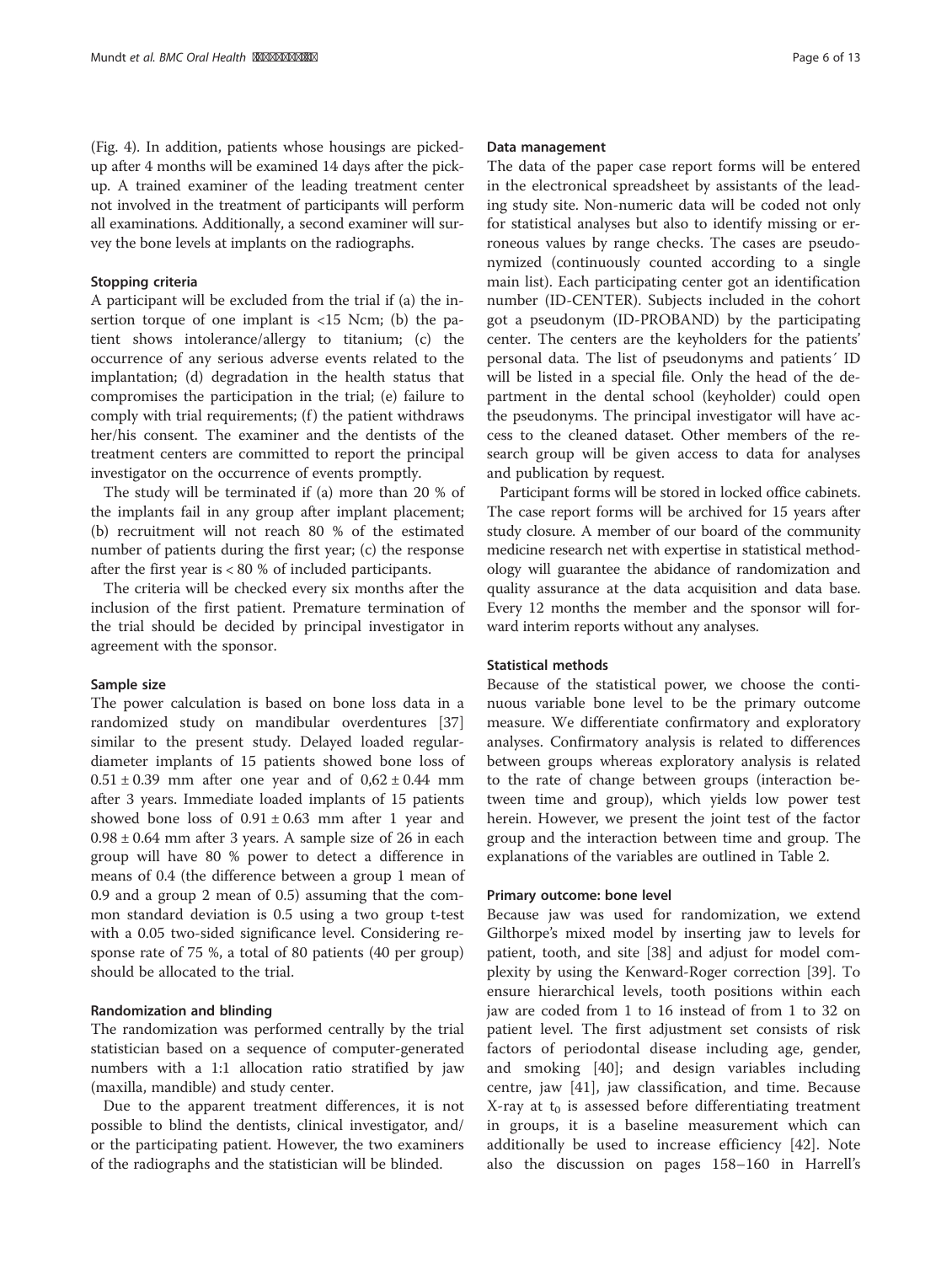# <span id="page-6-0"></span>Table 2 Variables, measures, hypotheses, and methods of analysis

| Variable                                     | Measure, parameterization                                                            | Variable name<br>for syntax | Level   | Hypothesis                                                                                                              | Points in time                                | Methods of analysis: Stata<br>command (version 14) |
|----------------------------------------------|--------------------------------------------------------------------------------------|-----------------------------|---------|-------------------------------------------------------------------------------------------------------------------------|-----------------------------------------------|----------------------------------------------------|
| 1. Primary outcome                           |                                                                                      |                             |         |                                                                                                                         |                                               |                                                    |
| a) Bone level                                | Radiographic bone levels around<br>implants (mesial, distal, mm,<br>continuous)      | Bone level                  | Implant | Group A will show more<br>bone loss than group B                                                                        | $(t_0)$ , $t_4$ , $t_6$                       | Mixed model for continuous<br>responses: mixed     |
| 2. Secondary outcome:<br>Implant success     | Modified criteria of Albrektsson<br>(binary): composite variable on<br>implant level | <b>Success</b>              | Implant | Group A will show less<br>success than group B                                                                          | $t_4, t_6$                                    | Mixed model for binary<br>responses: melogit       |
| a) Related to infection                      | Modified sulcus bleeding index<br>(0-3 on 2 sites per implant)                       | <b>SBI</b>                  | Implant |                                                                                                                         | $t_1$ , $t_2$ , $t_3$ , $t_4$ , $t_5$ , $t_6$ | Mixed model for ordinal<br>responses: meologit     |
|                                              | Bleeding on probing (binary on<br>4 sites per implant)                               | <b>BOP</b>                  | Implant |                                                                                                                         | $t_1$ , $t_2$ , $t_3$ , $t_4$ , $t_5$ , $t_6$ | Mixed model for binary<br>responses: melogit       |
| b) Clinical immobility                       | Clinical immobility of the implant<br>(binary)                                       | Mobility                    | Implant |                                                                                                                         | $t_1$ , $t_2$ , $t_3$ , $t_4$ , $t_5$ , $t_6$ | Mixed model for binary<br>responses: melogit       |
| c) Pain                                      | Persistent pain or discomfort<br>(binary)                                            | Pain                        | Implant |                                                                                                                         | $t_1$ , $t_2$ , $t_3$ , $t_4$ , $t_5$ , $t_6$ | Mixed model for binary<br>responses: melogit       |
| d) Radiolucency                              | Evidence of peri-implant<br>radiolucency (binary)                                    | XLucency                    | Implant |                                                                                                                         | $t_4$ , $t_6$                                 | Mixed model for binary<br>responses: melogit       |
| e) Survival                                  | Implant in situ (binary)                                                             | ImplantLoss                 | Implant |                                                                                                                         | Continuous time                               | Kaplan-Meier                                       |
| 3. Tertiary outcome                          |                                                                                      |                             |         |                                                                                                                         |                                               |                                                    |
| a) Periodontal and periimplant<br>conditions | Probing depths (mm, continuous<br>on 4 sites per implant)                            | ProbingDepth                | Implant | Group A will show higher<br>values than group B                                                                         | $t_1$ , $t_2$ , $t_3$ , $t_4$ , $t_5$ , $t_6$ | Mixed model for continuous<br>responses: mixed     |
|                                              | Probing depths (mm, continuous<br>on 4 sites per tooth)                              | ProbingDepth                | Tooth   | Overall improvement at<br>teeth.<br>improvement occurred faster<br>in group A than in group B                           | $t_1$ , $t_2$ , $t_3$ , $t_4$ , $t_5$ , $t_6$ | Mixed model for continuous<br>responses: mixed     |
|                                              | Osstell (0-100, continuous on<br>implant level)                                      | Osstell                     | Implant | Group A will show lower<br>values than group B until the<br>fourth month, thereafter<br>equalization between A<br>and B | $t_1$ , $t_2$ , $t_3$ , $t_4$ , $t_5$ , $t_6$ | Mixed model for continuous<br>responses: mixed     |
|                                              | Periotest (-8.0 - +50.0, continuous<br>on tooth level)                               | Periotest                   | Tooth   | Overall improvement at<br>teeth, improvement occurred<br>faster in group A than in<br>group B                           | $t_1$ , $t_2$ , $t_3$ , $t_4$ , $t_5$ , $t_6$ | Mixed model for continuous<br>responses: mixed     |
|                                              | Periotest (-8.0 - +50.0, continuous<br>on implant level)                             | Periotest                   | Implant | Group A will show higher<br>values than group B until the<br>fourth month, thereafter<br>equalization between A and B   | $t_1$ , $t_2$ , $t_3$ , $t_4$ , $t_5$ , $t_6$ | Mixed model for continuous<br>responses: mixed     |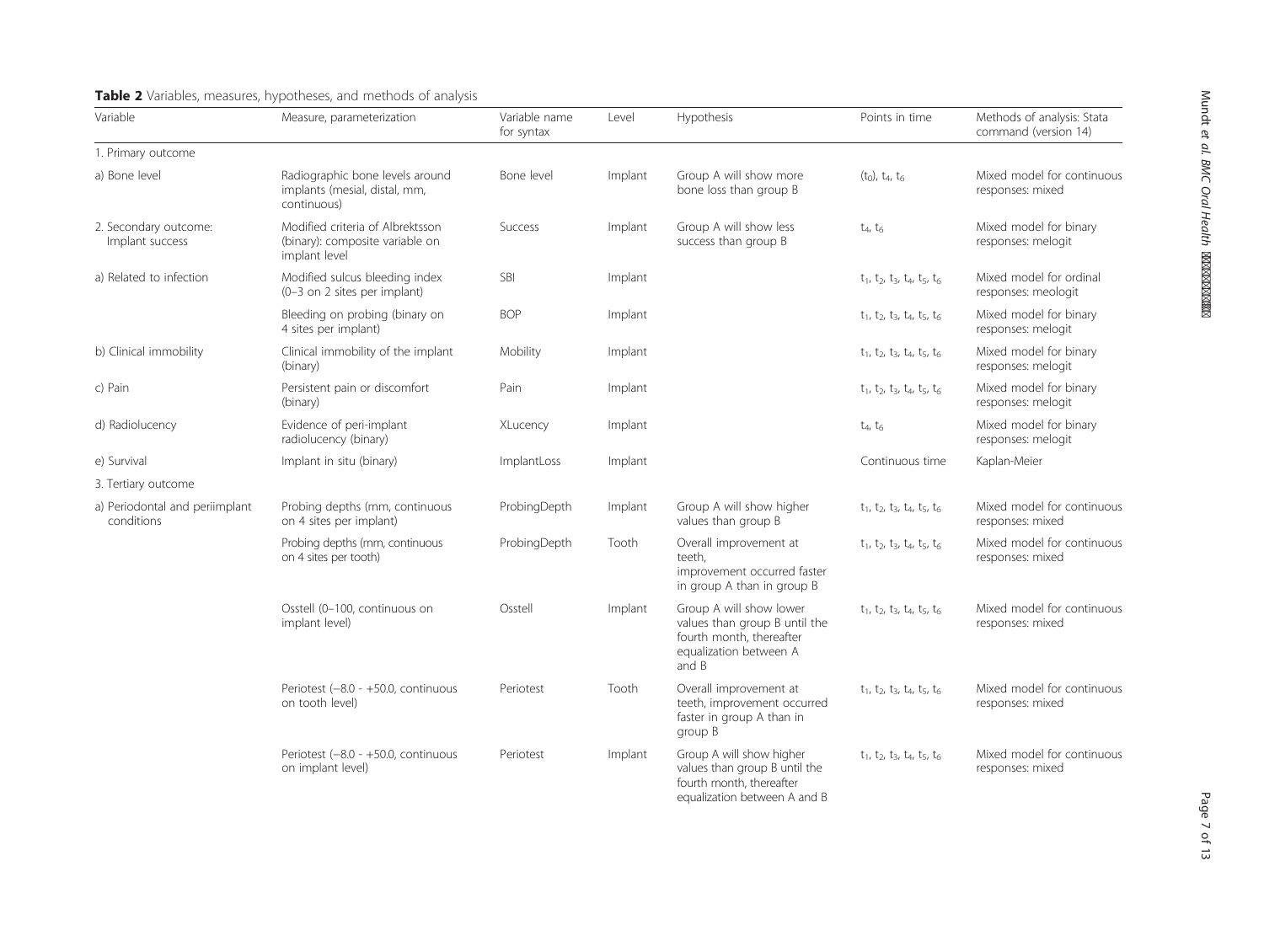| b) Oral health related quality<br>of life  | OHIP-G14 questionnnaire (0-56,<br>continuous)                            | OHIP            | Patient | Overall improvement,<br>improvement occurred faster<br>in group A than in group B | $t_1$ , $t_2$ , $t_3$ , $t_4$ , $t_5$ , $t_6$ | Mixed model for ordinal<br>responses: meologit |
|--------------------------------------------|--------------------------------------------------------------------------|-----------------|---------|-----------------------------------------------------------------------------------|-----------------------------------------------|------------------------------------------------|
| c) Patient's satisfaction with<br>the PRDP | Questionnnaire 8 items (Five-point<br>Likert-scale, 8-40 continuous)     | Satisfaction    | Patient | Overall improvement,<br>improvement occurred faster<br>in group A than in group B | $t_1$ , $t_2$ , $t_3$ , $t_4$ , $t_5$ , $t_6$ | Mixed model for ordinal<br>responses: meologit |
| d) Nutrition of the patients               | Food frequency questionnaire (1-7)                                       | <b>FFQ</b>      | Patient | Overall improvement,<br>improvement occurred faster<br>in group A than in group B | $t_1$ , $t_2$ , $t_3$ , $t_4$ , $t_5$ , $t_6$ | Mixed model for ordinal<br>responses: meologit |
|                                            | Food avoidance questionnaire<br>(binary)                                 | <b>FAQ</b>      | Patient | Overall improvement,<br>improvement occurred faster<br>in group A than in group B | $t_1$ , $t_2$ , $t_3$ , $t_4$ , $t_5$ , $t_6$ | Mixed model for binary<br>responses: melogit   |
| e) Chewing efficiency                      | Colour-mixing ability test with two<br>coloured chewing gum (continuous) | Chewing         | Patient | Overall improvement,<br>improvement occurred faster<br>in group A than in group B | $t_1$ , $t_2$ , $t_3$ , $t_4$ , $t_5$ , $t_6$ | Mixed model for ordinal<br>responses: meologit |
| 4. Exposure                                |                                                                          |                 |         |                                                                                   |                                               |                                                |
| Group                                      | 2 categories                                                             |                 | Jaw     |                                                                                   | $t_0$                                         |                                                |
| 5. Time variables                          |                                                                          |                 |         |                                                                                   |                                               |                                                |
| <b>TimePoint</b>                           | 0-6 for outcomes                                                         |                 |         |                                                                                   | 0-6 for $t_0 - t_6$                           |                                                |
| Week                                       | Time [weeks]                                                             |                 | Patient |                                                                                   | Week                                          |                                                |
| SqrtWeek                                   | Square root of week                                                      |                 | Patient |                                                                                   | Root of week                                  |                                                |
| Time                                       |                                                                          |                 | Patient |                                                                                   | Continuous                                    |                                                |
| 6. Confounder                              |                                                                          |                 |         |                                                                                   |                                               |                                                |
| Age                                        | Restricted cubic splines with 3 knots<br>(2 coefficients)                | Age             | Patient |                                                                                   | $t_{-1}$                                      |                                                |
| Gender                                     | 2 categories (men; women)                                                | Gender          | Patient |                                                                                   | $t_{-1}$                                      |                                                |
| Center                                     | 4 categories                                                             | Center          | Patient |                                                                                   | $t_{-1}$                                      |                                                |
| Jaw class                                  | 4 categories                                                             | <b>JawClass</b> | Jaw     |                                                                                   | $t_{-1}$                                      |                                                |
| Jaw                                        | 2 categories (upper; lower)                                              | Jaw             | Jaw     |                                                                                   | $t_{-1}$                                      |                                                |
| Tooth                                      | 1-16 within jaw                                                          | Tooth           | Tooth   |                                                                                   | $t_{-1}$                                      |                                                |
| Site                                       | Up to 4 sites                                                            | Site            | Site    |                                                                                   |                                               |                                                |
| Smoking                                    | 3 categories (never; ex; current)                                        | Smoking         | Patient |                                                                                   |                                               |                                                |
| School education                           | 3 categories (<10, 10, >10 years)                                        | Education       | Patient |                                                                                   | $t_{-1}$                                      |                                                |
| Probing depth                              | Restricted cubic splines with 3 knots<br>(2 coefficients)                | ProbingDepth0   | Tooth   |                                                                                   | $t_{-1}$                                      |                                                |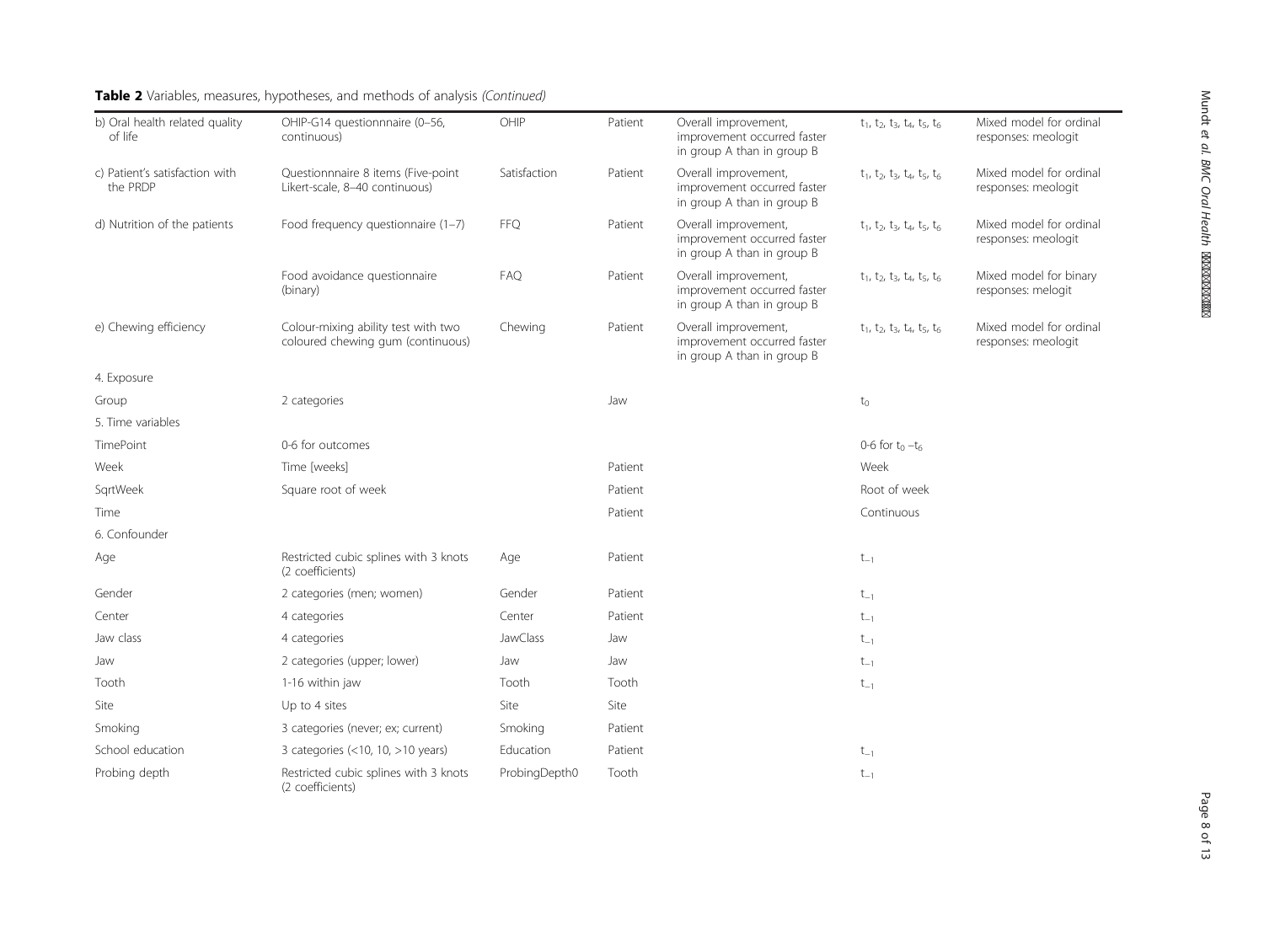# Table 2 Variables, measures, hypotheses, and methods of analysis (Continued)

| Bone level                                                                  | Before treatment in groups                                | BoneLevel0        |         |                                                                                                                                                                                                                                          | $t_0$    |  |
|-----------------------------------------------------------------------------|-----------------------------------------------------------|-------------------|---------|------------------------------------------------------------------------------------------------------------------------------------------------------------------------------------------------------------------------------------------|----------|--|
| Periotest                                                                   | Restricted cubic splines with 3 knots<br>(2 coefficients) | Periotest0        | Tooth   |                                                                                                                                                                                                                                          | $t_{-1}$ |  |
| OHIP-G14 questionnnaire<br>(0-56, continuous)                               | Restricted cubic splines with 3 knots<br>(2 coefficients) | OHIP <sub>0</sub> | Patient |                                                                                                                                                                                                                                          | $t_{-1}$ |  |
| Questionnnaire 8 items<br>(Five-point Likert-scale,<br>8-40 continuous)     | Linear term only                                          | Satisfaction0     | Patient |                                                                                                                                                                                                                                          | $t_{-1}$ |  |
| Food frequency questionnaire<br>$(1 - 7)$                                   | Linear term only                                          | FFQ0              | Patient |                                                                                                                                                                                                                                          | $t_{-1}$ |  |
| Food avoidance questionnaire<br>(binary)                                    |                                                           | FAQ0              | Patient |                                                                                                                                                                                                                                          | $t_{-1}$ |  |
| colour-mixing ability test with<br>two coloured chewing gum<br>(continuous) | Linear term only                                          | Chewing0          | Patient |                                                                                                                                                                                                                                          | $t_{-1}$ |  |
| 7. Subgroup analysis                                                        |                                                           |                   |         |                                                                                                                                                                                                                                          |          |  |
| Jaw class 0 vs 1-3                                                          | Secondary outcomes                                        | JawClass          |         | Improvement in group A is<br>better than in group B                                                                                                                                                                                      | $t_{-1}$ |  |
| 8. Additional analysis                                                      |                                                           |                   |         |                                                                                                                                                                                                                                          |          |  |
| Maxilla vs. mandible                                                        | All outcomes                                              |                   |         | Maxilla will show less success<br>and more bone loss than<br>mandible; Implant stability<br>(Periotest, Osstell) is lower in<br>the maxilla than in the<br>mandible; no differences in<br>the improvement of other<br>secondary outcomes | $t_{-1}$ |  |

 $t_1$ : 0.5 months;  $t_2$ : 4 months;  $t_3$ : 4.5 months;  $t_4$ : 12 months;  $t_5$ : 24 months;  $t_6$ : 36 months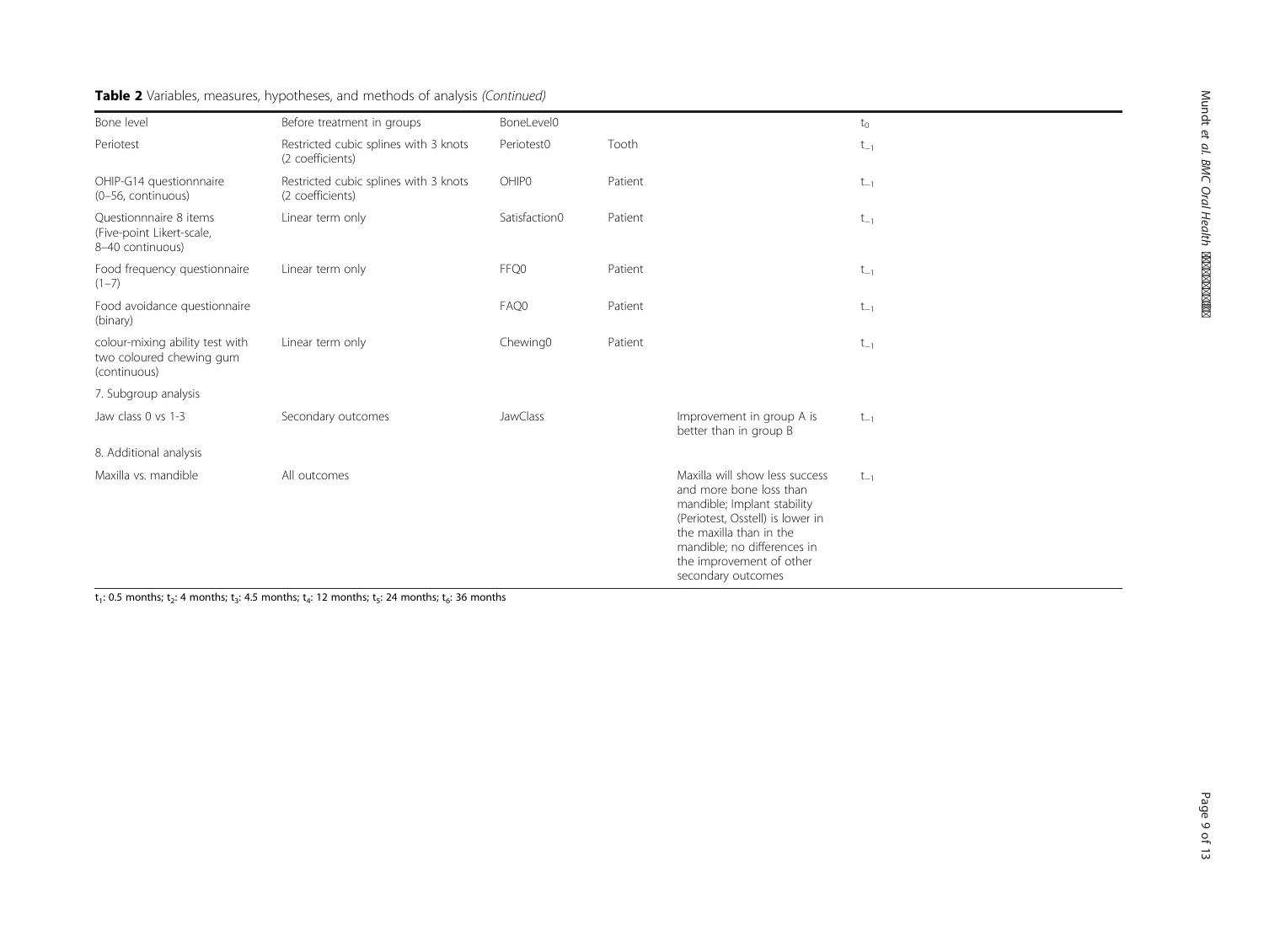textbook [[43](#page-12-0)]. The syntax of the basic confirmatory model with the highest statistical power for the factor group is (Stata's version 14):

mixed BoneLevel i.Group rcsAge1 rcsAg2 i.Gender i.Smoking i.JawClass i.Center i.Jaw i.TimePoint BoneLevel0 || ProbandID: || Jaw: || Tooth: TimePoint || Site:, reml dfmethod(kroger) /\*  $r \in \Delta$ ge1 and  $r \in \Delta$ ge2 denotes the two terms of the restricted cubic spline with 3 knots  $*/$ 

Here, only the time points  $t_4$  and  $t_6$  are used as dependent variable (Table [2](#page-6-0)). To interpret changes after 12 and 36 months in exploratory analyses, we include  $t_0$ as dependent variable:

mixed BoneLevel i.Group rcsAge1 rcsAg2 i.Gender i.Smoking i.JawClass i.Center i.Jaw i.TimePoint i.Group#i.TimePoint | | ProbandID: | | Jaw: | | Tooth: TimePoint | | Site:, reml dfmethod(kroger)

In sensitivity analyses, we allow for continuous time instead of points in time, for correlated random effects, or for random effects of other than tooth level and suspend the Kenward-Roger correction. In the second adjustment set, jaw classification is replaced by patient's mean probing depth before randomization; in the third and fourth set, school education will be added to the first and second set, respectively.

#### Secondary outcomes

To avoid false positive conclusions, we state a priority ordering in advance [[44](#page-12-0)] based on information on scale (continuous/ordinal/binary), number of time points, level (site/tooth/jaw/patient), and expected number of events (see Table [2\)](#page-6-0).

For six time points, we allow for nonlinear change. The nonlinear change is modelled by taking the square root of time [\[45](#page-12-0)] because we expect a higher rate of change in the first weeks. The confirmatory and the exploratory SBI model:

neologit SBI i.Group rcsAge1 rcsAg2 i.Gender i.Smoking i.JawClass i.Center i.Jaw SqrtWeek || ProbandID: || Jaw: || Tooth: SqrtWeek || Site:

meologit, SBI i.Group rcsAge1 rcsAg2, i.Gender, i.Smoking, i.JawClass i.Center, i.Jaw, SortWeek i.group#c.SqrtWeek || ProbandID: || Jaw: || Tooth: SqrtWeek || Site:

#### Tertiary outcomes

See Table [2](#page-6-0) for priority ordering. We allow for nonlinear change as described above. If possible we adjust for values before treatment [[40, 43\]](#page-12-0). The confirmatory and the exploratory model of periotest for teeth:

mixed Periotest i.Group rcsAge1 rcsAg2 i.Gender i.Smoking i.JawClass i.Center i.Jaw SgrtWeek rcs1Periotest0 rcs2Periotest0 | | ProbandID: | | Jaw: | | Tooth: SqrtWeek:. reml dfmethod(kroger)

For tertiary outcomes other than periodontal or periimplant conditions, we expect differences between groups before housing in group B (time points  $t_1$  and  $t_2$ )

but no differences after that (time points  $t_4-t_6$ ). Thus, we present only confirmatory analyses. The model for food frequency questionnaire at time points  $t_1$  and  $t_2$ :

meologit FFO i.Group rcsAge1 rcsAg2 i.Gender i.Smoking i.JawClass i.Center i.Jaw i.TimePoint FFO0 if inlist(TimePoint.1.2) | | ProbandID: TimePoint

#### Per protocol set

We define the per-protocol by the following criteria: only one study jaw per patient; minimum number of implants as indicated in Table [1;](#page-2-0) no poor general health, no bisphosphonate therapy, no mental disorder, and no drug abuse during follow-ups; X-ray examination after 36 months is available.

# Evaluation of safety and tolerability

Because the sample size on patient level is low, we do not analyse differences between groups but describe vital signs and clinical adverse events with type, time, and severity.

#### Additional notes

We do not impute missing data for two reasons. First, we choose mixed models, which are robust to missing data at random [[45\]](#page-12-0); second, an imputation on four levels for this small sample of about 80 patients can hardly be justified [\[46\]](#page-12-0). For model checking and sensitivity analysis we use a variety of methods [[45, 47](#page-12-0)]. For subgroup analysis of jaw classification, the two-sided alpha level will be reduced from 0.05 to 0.025.

An interim analysis will not be done. A statistician (CS) blinded to the study groups will perform the calculations by using up-to-date versions of STATA (Stata-Corp LP, College Station, Texas, USA) and R for windows, Version 2.12.2 (R Foundation for Statistical Computing, Vienna, Austria).

### Recruitment

Suitable patients were recruited via personal information during standard recall in two steps. Patients with a suitable dental status were asked whether they were satisfied with their PRDP. After signed informed consent, patients that are unsatisfied with their RPDP were screened according to the inclusion and exclusion criteria. Patient with treatment need, i.e. technically inacceptable RPDP, periodontitis, caries, but who otherwise met the inclusion criteria received firstly an adequate dental and/or prosthodontic treatment, Thereafter, they were re-examined.

All patients were evaluated by the calibrated examiner. Patients meeting the dental, medical, and prosthodontic inclusion criteria, were radiographically examined using panoramic X-ray with a reference marker (titanium tube, steel pin, steel ball) to determine whether the residual bone of the jaw meets the inclusion criterion: to place the MDIs without augmentation procedures. In order to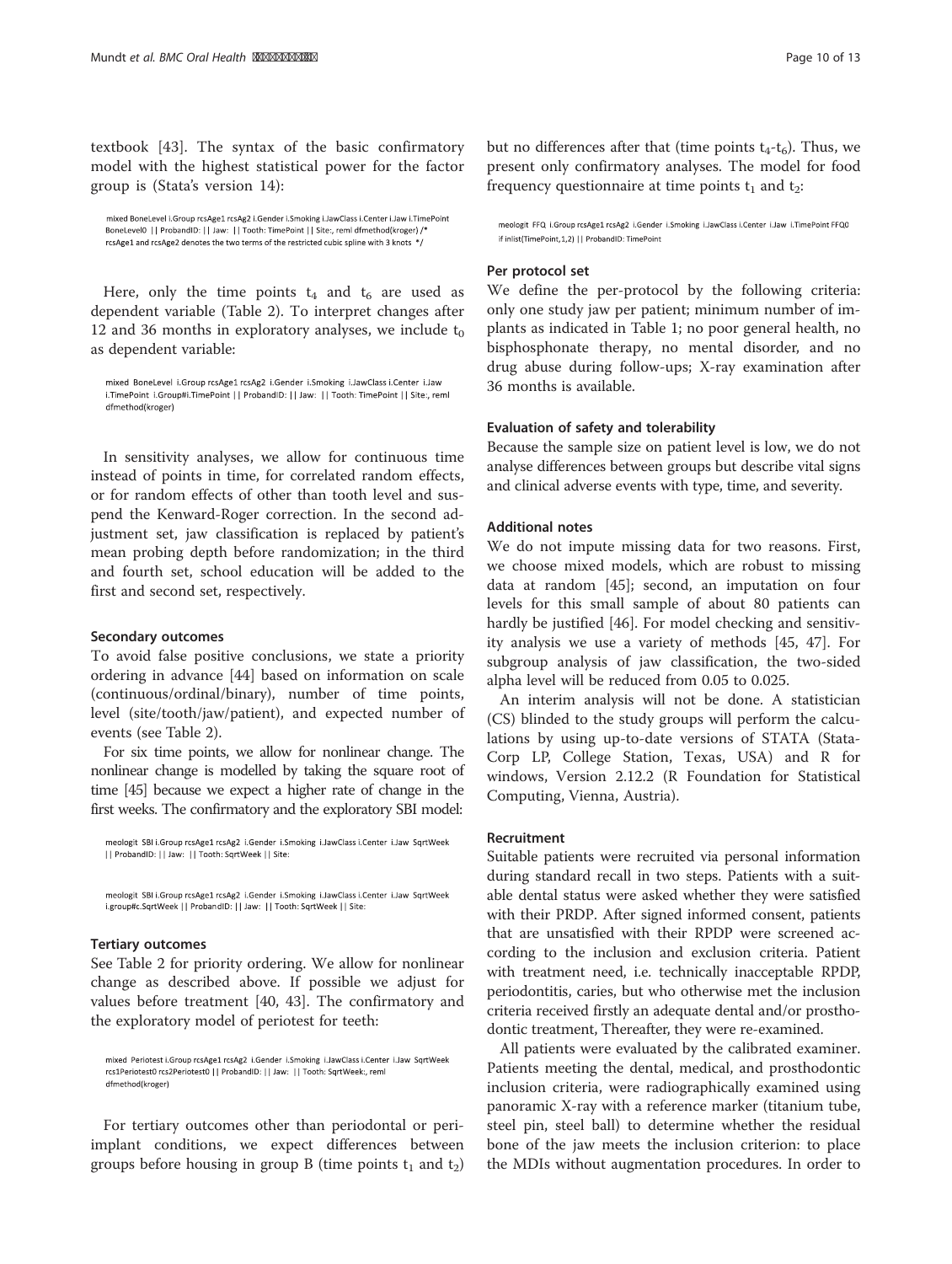achieve comparable treatment plans, the TC assessed the X-rays and pseudonymized documents of each patient to check and, if necessary, to correct the original treatment plan of all centres. If all inclusion criteria were met, patients were included in the study. In addition to the pretreatment examination, the baseline characteristics (age, gender, medical history, smoking habits, oral health behaviour, school education, household income) of the study participants were assessed by a questionnaire. The schedule of recruitment was 17 months (First Patient in 01.11.2013, last Patient in: 31.03.2015).

## Audits

Audits will be conducted to ensure data validity and reliability. The sponsor may assign independent persons (auditors) otherwise not involved in trial conduct to perform audits at the study centers. The auditors are granted permission to access study-related documents (i.e. protocol, participant files, study-related correspondence). Auditors are supposed to comply with data protection.

# Publication

Analyses, presentations and publications will include the data of all study sites and not from one center alone. Results of prespecified outcome parameters will be published and released to the general medical community and patients regardless of the magnitude or effect direction of interventions.

The lead author, the principal investigator, the examiner, the statistician and at least one author per center will be listed as authors in presentations and publications. Additional professionals can be listed in the acknowledgement section. Professional medical writers will be not deployed.

## **Discussion**

This randomized multi-center trial was initiated by the researchers to compare the immediate loading/restoration with delayed loading of the implants and to evaluate the suitability of MDIs as supplementary abutment for the stabilization of PRDPs regardless of the loading time.

Some limitations of this study merit consideration. Although all treating dentists of the four centers have been using dental implants for more than 10 years and are familiar with the MDI system, entrenched approaches could result in different outcomes despite of the treatment manual and calibration session. Therefore, the first interventions were supervised by the treatment coordinator of the leading center to avoid treatment differences effectively. Nevertheless, multivariate analyses will be adjusted by the study centers. The study jaws showed different distributions of remaining teeth and different types of prostheses. Therefore, the classification was developed and subgroup analyses are planned to consider the various starting positions. Because patients who are satisfied with their PRDP were excluded, this criterion might bias patients to positive answers following MDI placement. However, the desire for dental implants is very weak among satisfied patients. Therefore, overtreatment should be avoided.

Nevertheless, this is the first study to evaluate the effectiveness of MDI for the stabilization of RPDP. The therapy approaches are standardized as far as possible. The examinations are performed by a dentist who is not involved in the treatment of the patients.

The idea of this clinical trial was to compare two different loading protocols and not two different treatment alternatives, e.g., the placement of standard-diameter implants versus mini-implants or no implant placement versus mini-implants. No implant placement would imply ethical conflicts and response problems after randomization. Standard-diameter implants require sufficient bone volume. Therefore, in narrow alveolar ridges, augmentative procedures would be necessary.

Before recruitment of study participants, the minimum number must be estimated to detect a statistically significant difference between the groups as in the present study. The sample size calculation requires assumptions that are typically cannot really be tested until the data have been collected. Sample size calculations are thus in-herently hypothetical [[48](#page-12-0)]. The number of additional subjects to consider dropouts over the study period is based on the experience of researchers [[49](#page-12-0)]. The sample size for this trial required a multi-center design. The estimated loss to follow-up rate of 25 % is rather conservative and should also consider stopping criteria such as a low insertion torque of the MDI (<15 Ncm).

The study aims for a number of secondary endpoints including biological and technical complications, chewing efficiency and patient-based outcomes such as satisfaction and quality of life.

The chewing efficiency is measured by a mixing ability test of two-coloured chewing gum, to test the hypothesis that the additional mini-implant support of a toothretained PRDP improves the degree of mixing of the two colours after 20 chewing strokes [[36\]](#page-12-0). For the quantitative evaluation of the flattened and scanned chewing gum specimens, a software was developed for a fast, simple and valid extraction of clinically oriented conclusions [\[50](#page-12-0)].

The oral health impact profile (OHIP) is a valid and reliable instrument for the measurement of the oral health related quality of life (OHRQoL) [\[15, 33\]](#page-12-0). A significant improvement in the OHRQoL was reported after the placement of standard-diameter implants under existing PRDPs in only one prospective study [\[15](#page-12-0)]. Nonetheless, there are some studies that showed some significant increase in patient satisfaction after PRDP stabilization using standard implants [\[10](#page-11-0), [13, 14](#page-12-0), [17\]](#page-12-0). In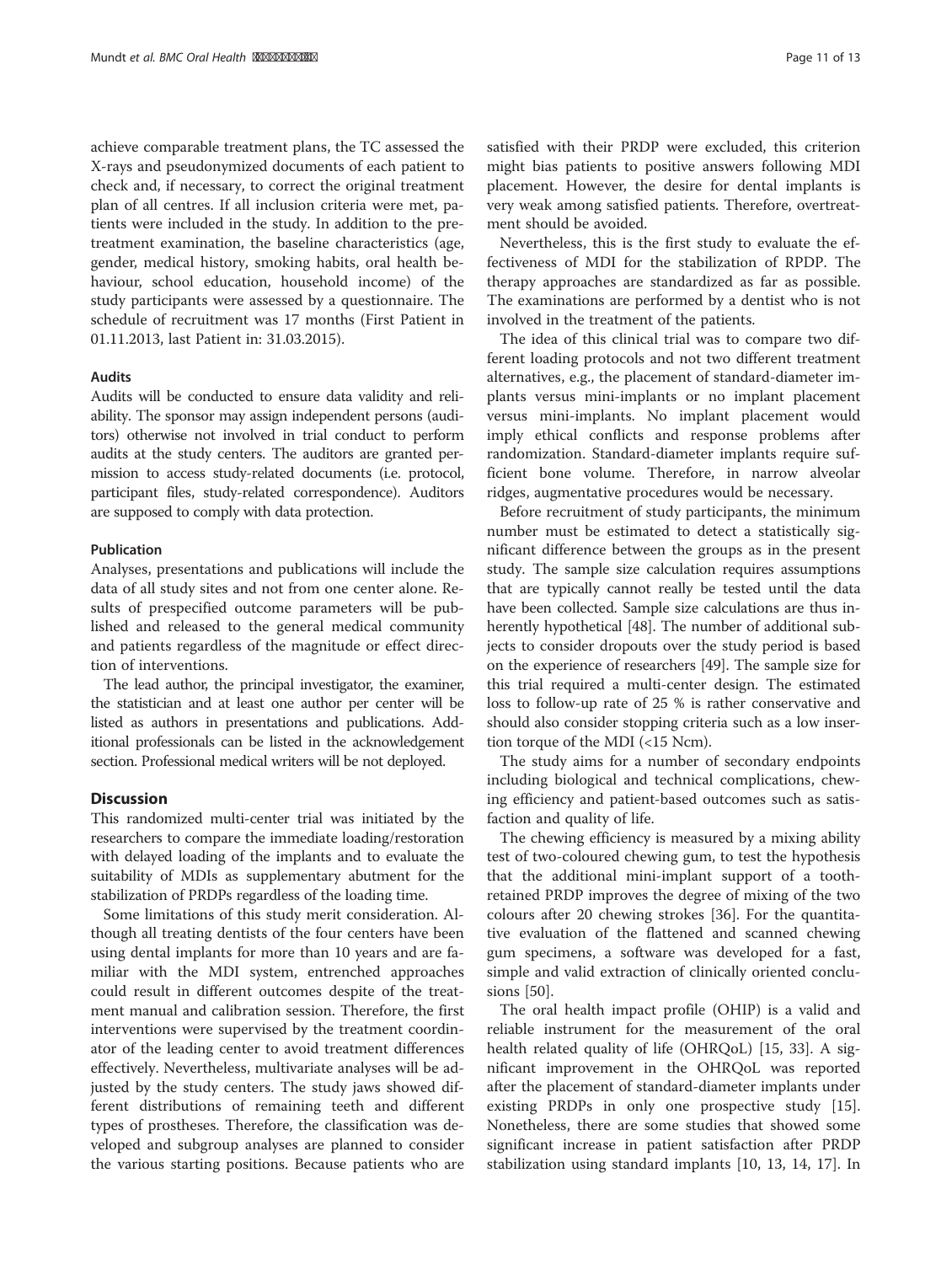<span id="page-11-0"></span>another study, distal strategic implants under PRDPs significantly improved the masseter muscle thickness and the maximum bite force [\[18](#page-12-0)]. The same research group further reported a particle size reduction after the chewing of silicone test cubes, and a better nutrient intake following the insertion of strategic implants [\[19\]](#page-12-0). Many of other studies on strategic standard implants for PRDP stabilization evaluated clinical outcomes exclusively [6–8, [11](#page-12-0), [12, 51](#page-12-0)–[53](#page-12-0)]. The 3- to 8-year-survival rates ranged between 90 and 100 % for implants and between 93 and 100 % for PRDPs.

As mentioned previously, a number of studies showed the middle- and long-term behaviour and the positive effect of strategic implants on the performance of PRDPs and patient' satisfaction in recent years. However, some limitations of standard-diameter implants such as high costs, placement effort and treatment duration could be compensated by using mini-implants. Therefore, prospective studies are needed to evaluate the clinical performance and the treatment effect of mini-implants in this indication.

#### Trial status

At the time of submission of this paper, the patient recruitment and the implant placement was finished.

# Additional file

[Additional file 1:](dx.doi.org/10.1186/s12903-016-0259-z) Model consent form given to the participants (In German). (PDF 342 kb)

#### Abbreviations

BOP, bleeding on probing; ID, identification; MDI, mini dental implant; mod. SBI, modified sulcus bleeding index; OHIP-G14, oral health impact profile, Germany, 14 items; OHRQoL, oral health related quality of life; PRDP, partial removable dental prostheses; SPIRIT, standard protocol items, recommendations for interventional trials; TC, treatment coordinator

#### Funding

This study was financially supported by 3 M Deutschland GmbH, Germany. 3 M ESPE has provided the implants and implant materials. The company did not participate in the study design; data assessment and analysis; decision to publish; or in manuscript preparation. 3 M was permitted to review the manuscript, but the final decision on content was retained by the authors.

#### Availability of data and materials

The clinical data will not be shared because informed consent was not obtained for publication of the individual patient' dataset.

#### Authors' contributions

TM conceived the study and is the treatment coordinator/principal investigator. AA is the examiner and makes substantial contribution to acquisition of data. TM, AA, RB and FH made substantial contributions to the trial design. CS provided statistical expertise and performed the primary power analyses. BS, JH, CL, FH, and TM perform the treatment of the study participants and revised the study protocol. All authors read and approved the final manuscript.

#### Authors' information

TM: Senior lecturer. AA: Assistant professor. BS and JH: Dental practitioners in private practices. CL: Senior lecturer. CS: Mathematician with the focus on

medical statistics and epidemiology. RB: Head of the Department of Prosthodontics, Gerodontology and Dental Materials. FH: Dental practitioner in private practice and visiting lecturer of the Department of Prosthodontics, Gerodontology and Dental Materials.

#### Competing interests

All authors (except CS) use the implant system in the patient' treatment. TM, JH and FH conduct advanced training for dentists by order and for account of the manufacturer 3 M ESPE, Germany. The authors declare that they have no further competing interests.

#### Consent for publication

Not applicable.

#### Ethics approval and consent to participate

The study protocol and the informed consent form were primarily approved by the Ethics Committee of the University of Greifswald (BB 058/13A) and, secondarily, by the authorized Ethics Committees of the other center (Ethics Committee of the Medical Council Nordrhein No. 2013336, Ethics Committee of the Medical Council Westfalen-Lippe, 2013-406-b-S). Modifications to the protocol, e.g. changes of the study procedures or statistical analysis plan, will require a protocol amendment. Before screening treating dentists or the examiner obtained informed written consent to participate from all patients (Additional file 1).

#### Author details

<sup>1</sup>Department of Prosthodontics, Greifswald University Hospital, Gerodontology and Dental Materials, Greifswald, Germany. <sup>2</sup>Private Practice, Greifswald, Germany. <sup>3</sup>Private Practice, Drensteinfurt, Germany. <sup>4</sup>Department of Oral and Maxillofacial Surgery/Plastic Surgery, Greifswald University Hospital, Greifswald, Germany. <sup>5</sup>Department of Prosthodontics, Gerodontology and Dental Materials, Private Practice, Morsbach-Lichtenberg, Germany and Greifswald University Hospital, Greifswald, Germany.

# Received: 23 February 2016 Accepted: 23 July 2016 Published online: 30 July 2016

#### References

- 1. Muller F, Naharro M, Carlsson GE. What are the prevalence and incidence of tooth loss in the adult and elderly population in Europe? Clin Oral Implants Res. 2007;18 Suppl 3:2–14.
- 2. Zitzmann NU, Hagmann E, Weiger R. What is the prevalence of various types of prosthetic dental restorations in Europe? Clin Oral Implants Res. 2007;18 Suppl 3:20–33.
- 3. Mundt T, Polzer I, Samietz S, Grabe HJ, Messerschmidt H, Doren M, et al. Socioeconomic indicators and prosthetic replacement of missing teeth in a working-age population–results of the Study of Health in Pomerania (SHIP). Community Dent Oral Epidemiol. 2009;37:104–15.
- 4. Szentpetery V, Lautenschlager C, Setz JM. Frictional telescopic crowns in severely reduced dentitions: a 5-year clinical outcome study. Int J Prosthodont. 2012;25:217–20.
- Mundt T, Polzer I, Samietz S, Grabe HJ, Doren M, Schwarz S, et al. Genderdependent associations between socioeconomic status and tooth loss in working age people in the Study of Health in Pomerania (SHIP). Germany Community Dent Oral Epidemiol. 2011;39:398–408.
- 6. Kaufmann R, Friedli M, Hug S, Mericske-Stern R. Removable dentures with implant support in strategic positions followed for up to 8 years. Int J Prosthodont. 2009;22:233–41. discussion 42.
- 7. Joda T. Combined tooth-implant-supported telescopic prostheses in a midterm follow-up of > 2 years. Int J Prosthodont. 2013;26:536–40.
- 8. Krennmair G, Krainhofner M, Waldenberger O, Piehslinger E. Dental implants as strategic supplementary abutments for implant-tooth-supported telescopic crown-retained maxillary dentures: a retrospective follow-up study for up to 9 years. Int J Prosthodont. 2007;20:617–22.
- 9. de Freitas RF, de Carvalho Dias K, da Fonte Porto Carreiro A, Barbosa GA, Ferreira MA. Mandibular implant-supported removable partial denture with distal extension: a systematic review. J Oral Rehabil. 2012;39:791–8.
- 10. Goncalves TM, Campos CH, Garcia RC. Implant retention and support for distal extension partial removable dental prostheses: satisfaction outcomes. J Prosthet Dent. 2014;112:334–9.